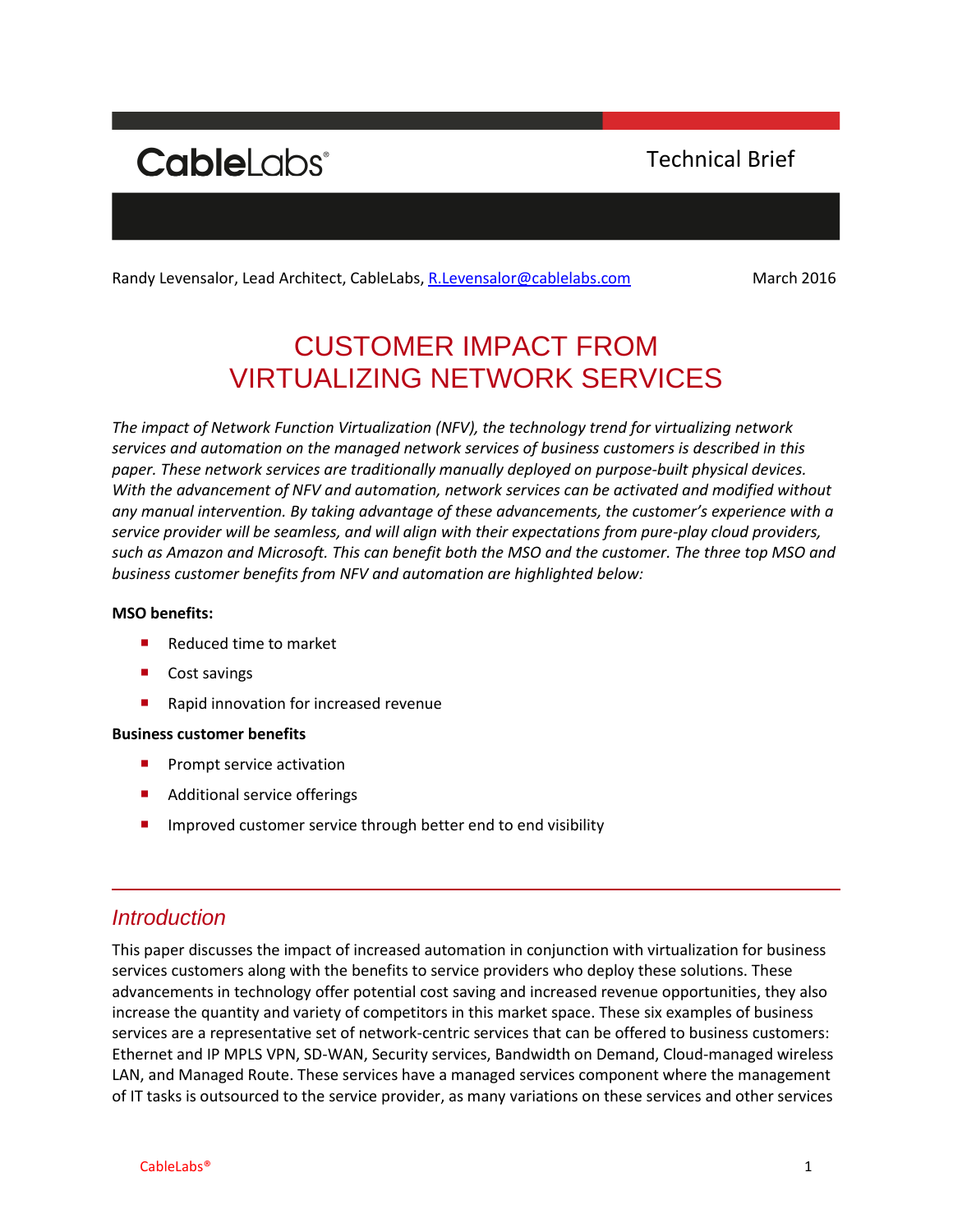can be delivered. This set provides the context and expectations needed to move forward with most network-centric business services.

Telecommunications providers, OTT providers, and our members have begun deploying Network Function Virtualization (NFV) to serve business customers. NFV is transitioning from proof of concept and evaluation phase to production in either 20[1](#page-1-0)6<sup>1</sup> or [2](#page-1-1)017<sup>2</sup>. In general, service providers are no longer asking, "What NFV services should be deployed?" but "What NFV services to deploy first?" Capital and operations costs will drive many of these decisions but should not be the sole factor when evaluating the virtualization of services. The impact to customers and the types of vendors who are able to offer competing services will also need to be taken into account. This paper evaluates the customer impact of virtualizing and automating a range of network-centric services.

#### **Highest customer impact when deploying NFV:**

**U** Virtualizing services that currently require purpose-built Customer Premise Equipment (CPE).

#### **Highest MSO risk by delaying NFV deployments:**

**E** Customers adopting managed network services from Over The Top (OTT) providers

The six examples of business services listed above are evaluated in this paper. This is a representative list of managed network services of which the findings can be extrapolated and applied to other network services and use cases that are not explicitly covered in this paper.

NFV and Software Defined Networking (SDN) capabilities in the market today could be used to deliver these services, but contemporary solutions often lack the standardization, maturity, operational capabilities, or infrastructure that are needed to rapidly deploy them at scale or 'openness', allowing innovation at the pace demanded by the market. While the customer experience on a per-service basis should remain relatively consistent, many cost savings and operational changes will not be fully realized until the NFV/SDN solutions and operation models mature.

CableLabs is driving advancement in NFV on several fronts, grounded by open dialog with our members. This includes:

- **Making contributions to reference platforms developed through collaborative open source** projects such as OPNFV, OpenDaylight, and OpenStack.
- **Driving requirements into SDOs in the NFV/SDN space including ETSI NFV ISG, the leading body** for defining NFV architecture and solutions.
- **E** Ensuring that our members are able to take full advantage of the rapidly growing NFV/SDN space through updates on the work as it evolves and through engagements with NFV/SDN vendors and their products.

### Customer needs

The landscape is changing for business customers as they have a much broader array of choices when purchasing managed network services. The range of small and large OTT providers entering the market, telecommunications companies targeting broader market segments, and MSOs targeting larger

 $\overline{\phantom{a}}$ 

<span id="page-1-0"></span><sup>1</sup> <http://www.lightreading.com/nfv/nfv-strategies/nfv-will-go-commercial-in-2016/a/d-id/721046><br><sup>2</sup> <http://inform.tmforum.org/news/2016/01/nfv-pocs-to-continue-in-2016-adoption-to-accelerate-in-2017/>

<span id="page-1-1"></span>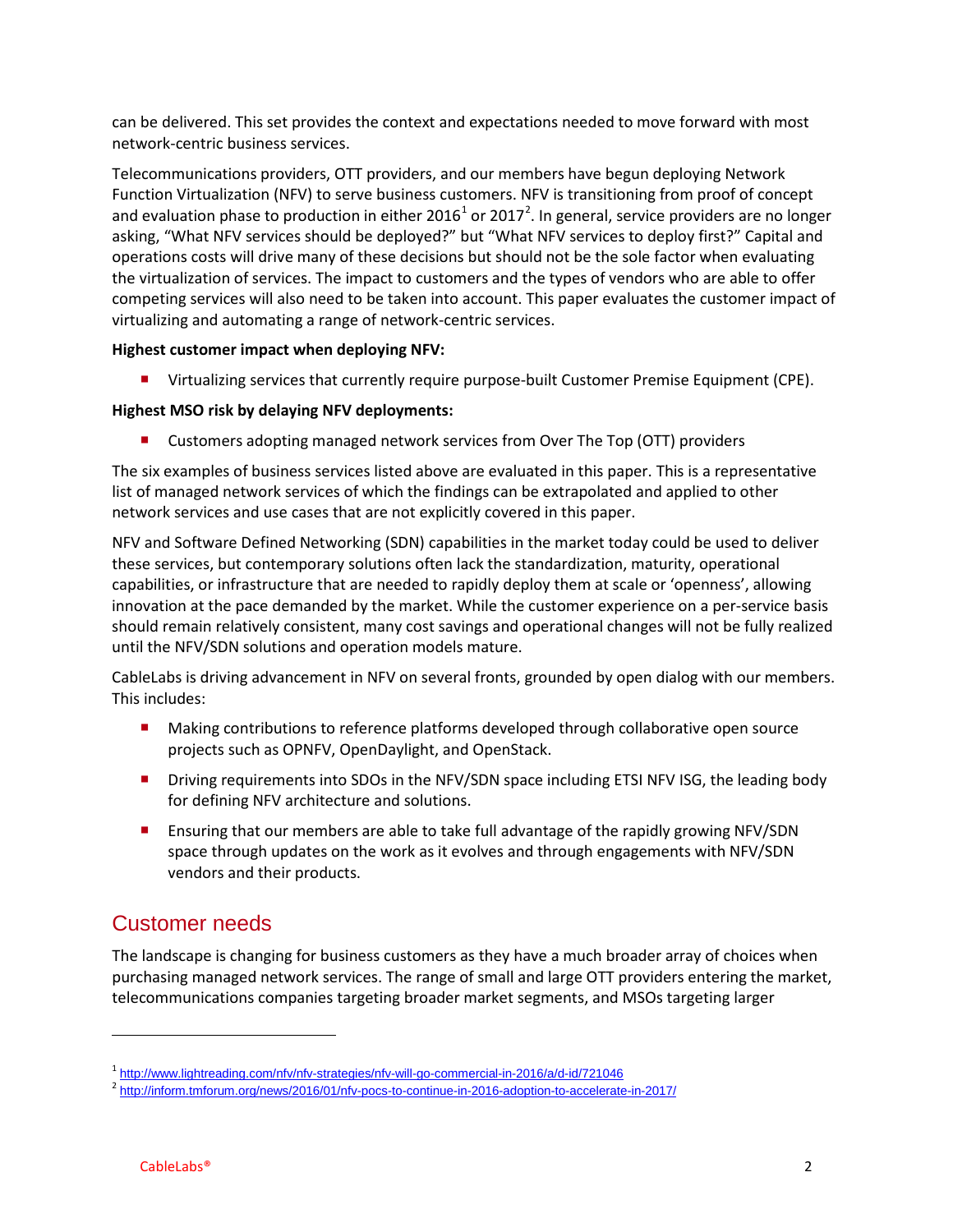businesses outside their traditional footprint are rapidly expanding the options available to the business customer<sup>[3](#page-2-0)</sup>. NFV is starting a new race for the "First mover advantage" and a smaller barrier to move with reduced customer startup costs for managed network services. It is not only important to be first to market, but managed service providers will need to continue to keep their customers satisfied to stay on their platform.

OTT competitors are able to offer more network and business services over a standard Internet connection. Customer's increased expectations for automation and ease of use can in part be attributed to the adoption of OTT alternatives. Customers are becoming accustomed to more configuration options and fully automated / self-service portals.

Small businesses are expecting more services from their provider and are increasingly looking at pureplay cloud application providers to address these needs. These services must be low cost to fit into the IT budgets of small businesses that often have many of the same security and remote worker requirements as larger companies with limited resources that price high-end solutions out of their reach.

Medium business customers continue to look to offload the bulk of their IT needs to focus on their core business proposition. They are willing to pay more for managed services than small businesses in exchange for increased reliability, available and security; however their resources are still relatively limited.

Enterprises customers typically have their own dedicated IT staff. They want to be able to customize and scale all of their services and often integrate external services through APIs rather than going just to an external portal. Compliance and auditing are also much larger factors for large enterprises.

## Benefits of Virtualization

Business customers of all sizes can see substantial improvements in the lifecycle management of the services offered as a side-effect of their service provider virtualizing their offerings and taking advantage of SDN. With reduced activation times, there will be a lower barrier for customer adoption of new services.

### MSO Benefits

When delivered properly, virtualization will benefit the MSO through:

- Cost saving
	- Minimize the number of supported hardware platforms
	- Automate tasks that are currently performed manually
	- Reduce capital investment in hardware as well as the expense of managing the inventory
	- Potential reduced energy consumption
- Reduce time to market
	- Minimize turnaround time to activate new services

 $\overline{\phantom{a}}$ 

<span id="page-2-0"></span><sup>3</sup> <http://www.lightreading.com/cable/cable-business-services/3-big-hurdles-as-cable-courts-the-enterprise/d/d-id/719721>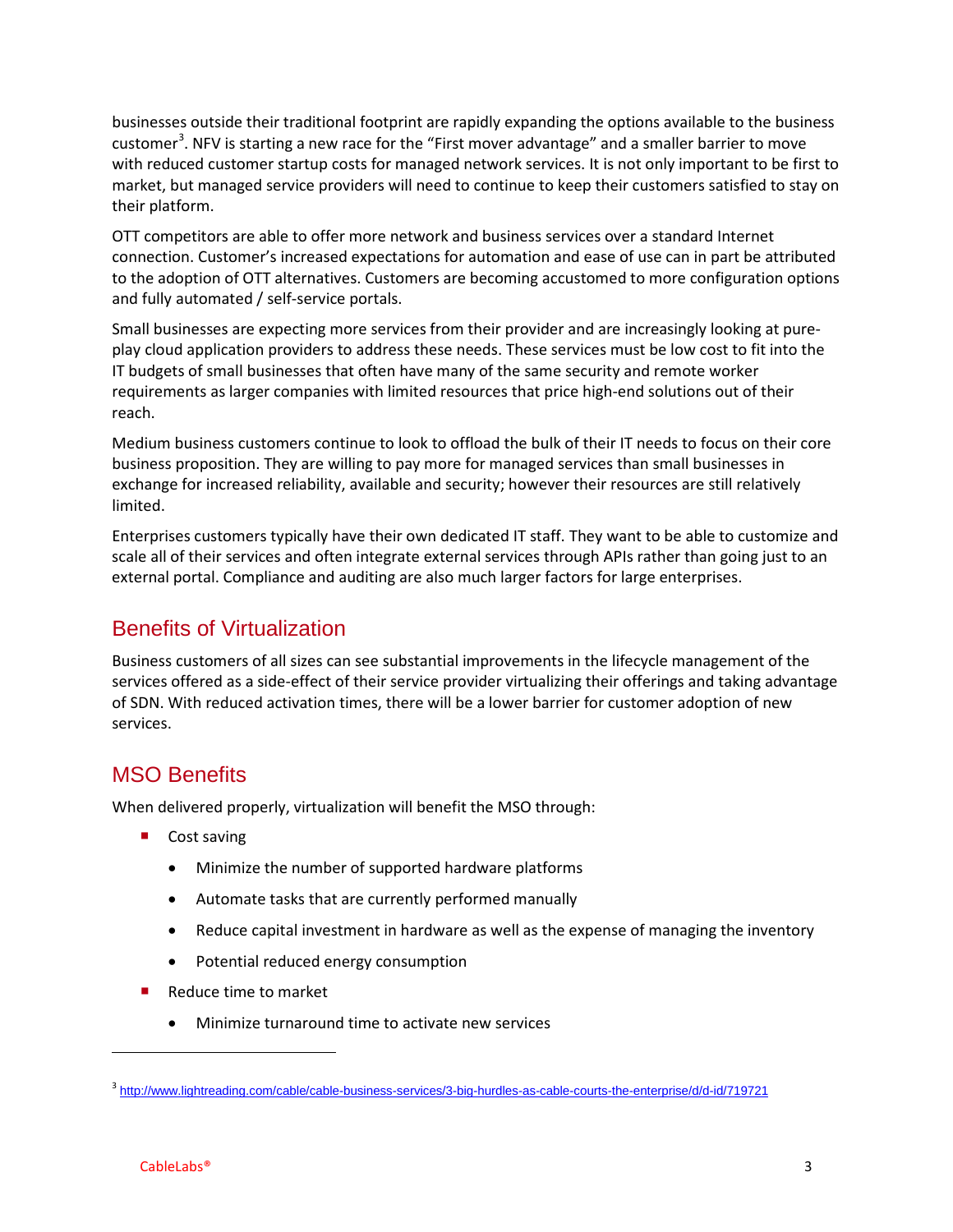- Deliver additional types of services
- Deliver new capabilities on existing services to existing customers
- Dynamically deliver and upgrade new services with software updates to services
- Easily integrate with partner platforms through APIs
- Rapid innovation through frequent releases
- Improve customer satisfaction
	- Accelerated service activation
	- Additional service offerings
	- Improved customer service
	- Self-service
	- High-availability through redundancy and decoupling configuration information from physical devices
	- Horizontal scalability
- Increase volume on higher margin managed services products
- Address vertical markets through personalization and bundling
- **Dynamic interconnects and service chaining**
- Support for private cloud

The interactions in the service definitions for automated customer interaction can take several forms based on the customer's preference. This can impact the full project lifecycle from service activation, to updates, to deactivation and can be performed via a provider's web portal, mobile application, remote API service, or Customer Service Representative (CSR). Although talking to a live CSR will be eliminated for several customers, CSRs handling the remaining customers' requests will be able to make all of the changes for the customer and will not require the assistance of a technician for any lifecycle changes. With virtualization / automation, all customers will be able to make any lifecycle changes 24/7.

The service provider will store all changes remotely for standard lifecycle operations. Physical access to the vCPE and other hands on work may still be required for troubleshooting. The number of resources troubleshooting issues that are reported by the customer should be reduced.

With many of these services, the provider will have more fine-grained access to analyze the customer's network health and perform proactive maintenance to ensure optimal performance and reliability. Some customers have concerns over access to their confidential information and/or intellectual property. This can be overcome using a model whereby critical data remains on site while non-critical information is hosted or backed up offsite.

### Without a CPE

[Figure 1](#page-4-0) an[d Figure 2](#page-4-1) depict the number of interactions and people that a business customer will be required to interact with to deliver a new service. This assumes that a broadband Internet connection has already been established to all of the customer sites. These two diagrams depict services that do not require additional equipment be delivered to a customer site.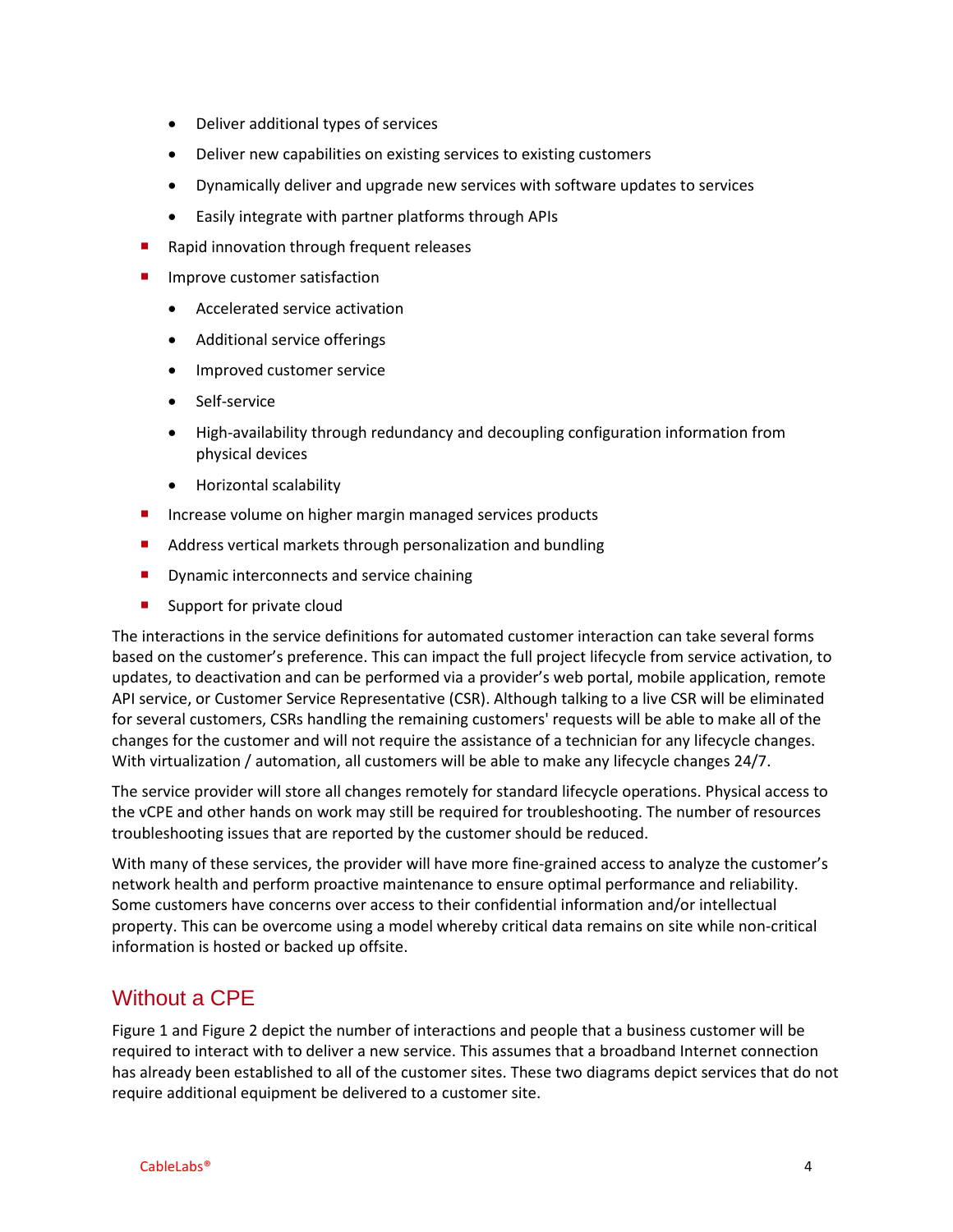Without a CPE, a customer will still interact with two or three different groups of employees at an MSO. This is not only a cost for the MSO, but it also adds complexity and time to the customers call them to activate a service for the customer. Automating and virtualizing these services can transition the customer to a self-service model or have a single contact that is able take their order and activate it.



## <span id="page-4-1"></span><span id="page-4-0"></span>With a CPE

[Figure 3](#page-5-0) an[d Figure 4](#page-5-1) depict the number of interactions and people with which a business customer will be required to interact to deliver a new service. Activating the broadband connection is a type of service activation and can benefit from automation. Broadband activation does not have the same NFV benefits with regards to delivering a CPE to a customer site. Since this is the first service, a CPE will still need to be delivered to the customer. Broadband activation is not covered in these use cases due to those differences in the virtualized use case. These two diagrams depict services that require additional equipment be delivered to a customer site.

Delivering and/or configuring the CPE in [Figure 3](#page-5-0) and [Figure 4](#page-5-1) at the customer site would need to be repeated for each customer site. The sections highlighted in the red boxes denote additional steps that are unnecessary in cases where service activation does not require CPE installation; these are at least four additional steps that include coordinated access to a customer site and result in increased time (by almost an order of magnitude).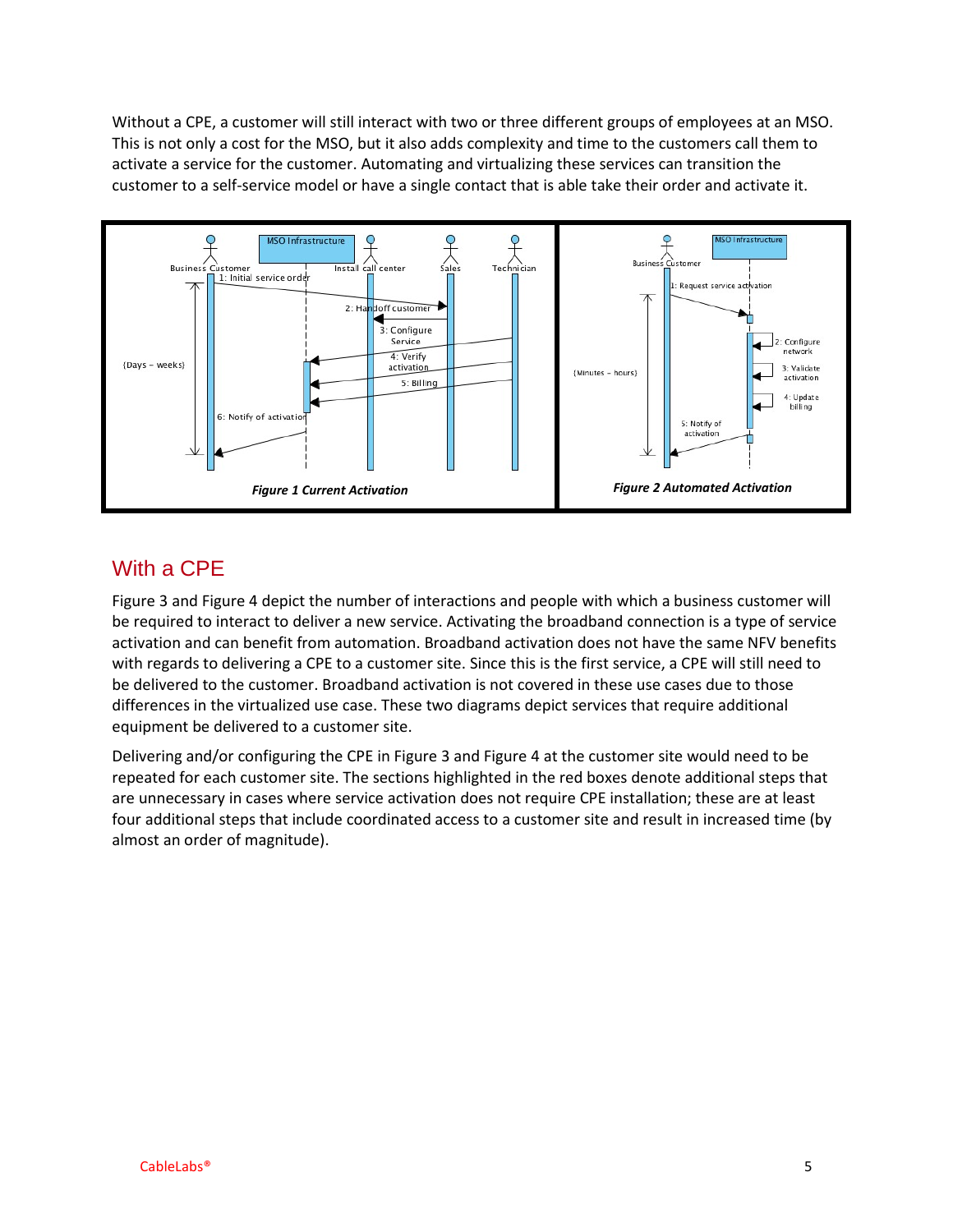

#### <span id="page-5-1"></span><span id="page-5-0"></span>Traditional vs. Virtualized Capabilities

Activation time is one of the more critical customer concerns. There are many additional capabilities that can be considered in the overall customer experience and impact when virtualizing services. An extensive list of customer-impacting capabilities is evaluated in [Table 1.](#page-6-0)

When reading the table, note the following qualifications:

- **P** CPE references only apply to services that traditionally require additional devices on the customer premise.
- **Traditional and automated descriptions are representative in nature and not specific to any** service provider.
- **The experience of the capabilities can vary based on the specific service and the provider's** deployment.

The columns provide the following types of information:

- " "Capability" The short name for the capability being evaluated in the given row.
- "Description" The more detailed description of the capability.
- "Traditional" The general consensus from the contributors of this paper on how the customer experiences the capabilities of traditional services as they are typically deployed today.
- "Automated" The generally desired state that can be achieved with automation improvements to deliver these services. Virtualization of at least some portion of the service is often required and the most effective method to automate the service management.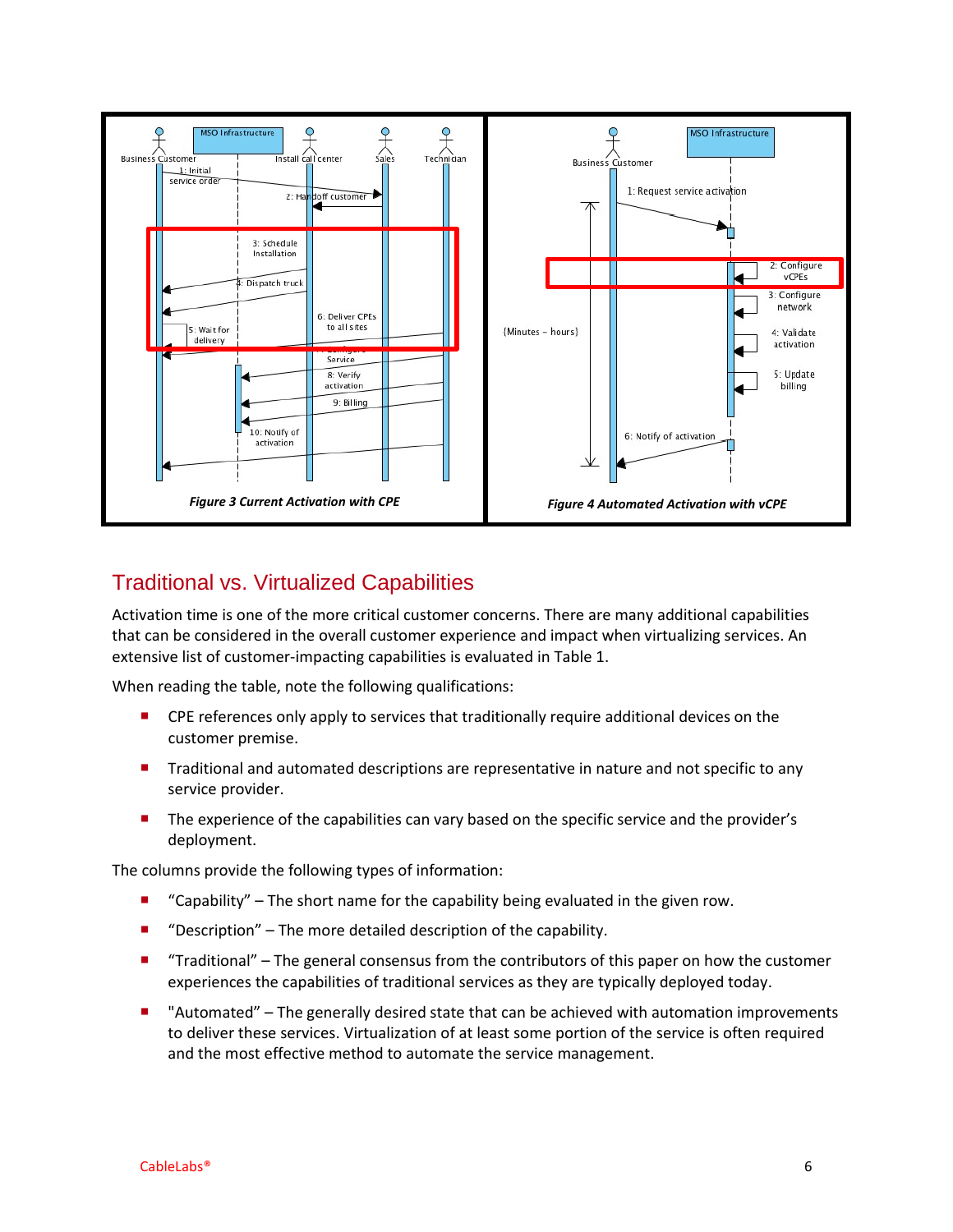<span id="page-6-0"></span>

| <b>Capability</b>                                      | <b>Description</b>                                                                                                                                                                                                                | <b>Traditional</b>                                                 | <b>Automated</b>                                                                                           |  |
|--------------------------------------------------------|-----------------------------------------------------------------------------------------------------------------------------------------------------------------------------------------------------------------------------------|--------------------------------------------------------------------|------------------------------------------------------------------------------------------------------------|--|
| Activation<br>request                                  | The method a customer uses to initiate an<br>order for a new service.                                                                                                                                                             | Contact a call<br>center                                           | Self-service through a<br>portal, app or API                                                               |  |
| <b>Activation time</b>                                 | The duration of time from the customers'<br>activation request to the service being<br>provisioned and available.                                                                                                                 | Weeks - months                                                     | Minutes - hours                                                                                            |  |
| <b>CPE</b>                                             | Equipment that resides on the customer<br>premise and is required to deliver a service.                                                                                                                                           | Purpose built<br>hardware at<br>customer site                      | General purpose platform<br>supporting multiple services                                                   |  |
| CPE configuration<br>data repository                   | The location where the configuration settings<br>for the CPE are typically stored.                                                                                                                                                | On CPE and a<br>backup                                             | On shared cloud storage                                                                                    |  |
| Common<br>hardware<br>platform for<br>managed services | With a common platform, all managed<br>services can be delivered using the same type<br>of hardware at the customer site instead of<br>requiring specialized devices be added to the<br>customer's site for each managed service. | Separate platforms<br>(dozens of types of<br>CPEs)                 | Common platforms (vCPEs)                                                                                   |  |
| Snapshot<br>configuration                              | Archive a known good version of the service<br>configuration. This can be used later to<br>restore a known state.                                                                                                                 | Not typically done                                                 | Yes                                                                                                        |  |
| Rollback<br>configuration<br>changes                   | This implies that changes are not only<br>tracked, but the customer or service provider<br>has the ability to revert a change and go back<br>to a previous state.                                                                 | If EMS system is<br>configured and<br>supports this<br>capability. | Yes                                                                                                        |  |
| Service<br>configuration<br>change request             | The method a customer uses to initiate a<br>change to an existing service.                                                                                                                                                        | Call center                                                        | Self-service through a<br>portal, app or API.<br>Triggered on a set of pre-<br>defined rules or analytics. |  |
| Service<br>configuration<br>change duration            | The duration of time from the customers'<br>change request to the service being modified<br>and available.                                                                                                                        | Hours - days                                                       | Second - minutes                                                                                           |  |
| Deactivation<br>request                                | The method a customer to deactivate a<br>service.                                                                                                                                                                                 | Call center                                                        | Self-service through a<br>portal, app or API.                                                              |  |
| Deactivation time                                      | The duration of time from the customers'<br>deactivation request to the service being<br>deactivated and no longer available.                                                                                                     | Hours - days                                                       | Second - minutes                                                                                           |  |
| Trial period                                           | A period of time where a customer can try a<br>service without a commitment.                                                                                                                                                      | Cost prohibitive                                                   | Easily available                                                                                           |  |
| Service assurance<br>dashboard                         | A portal containing current and historical data<br>related to service assurance.                                                                                                                                                  | With newer<br>services                                             | Normalize and view all data                                                                                |  |
| Performance<br>reporting                               | Providing periodic or on demand reports to<br>customers regarding performance metrics<br>and compliance.                                                                                                                          | Monthly reports<br>for carriers                                    | Customizable and available<br>to all customers                                                             |  |

|  |  |  | Table 1 Comparison of Traditional and Automated Capabilities |  |
|--|--|--|--------------------------------------------------------------|--|
|--|--|--|--------------------------------------------------------------|--|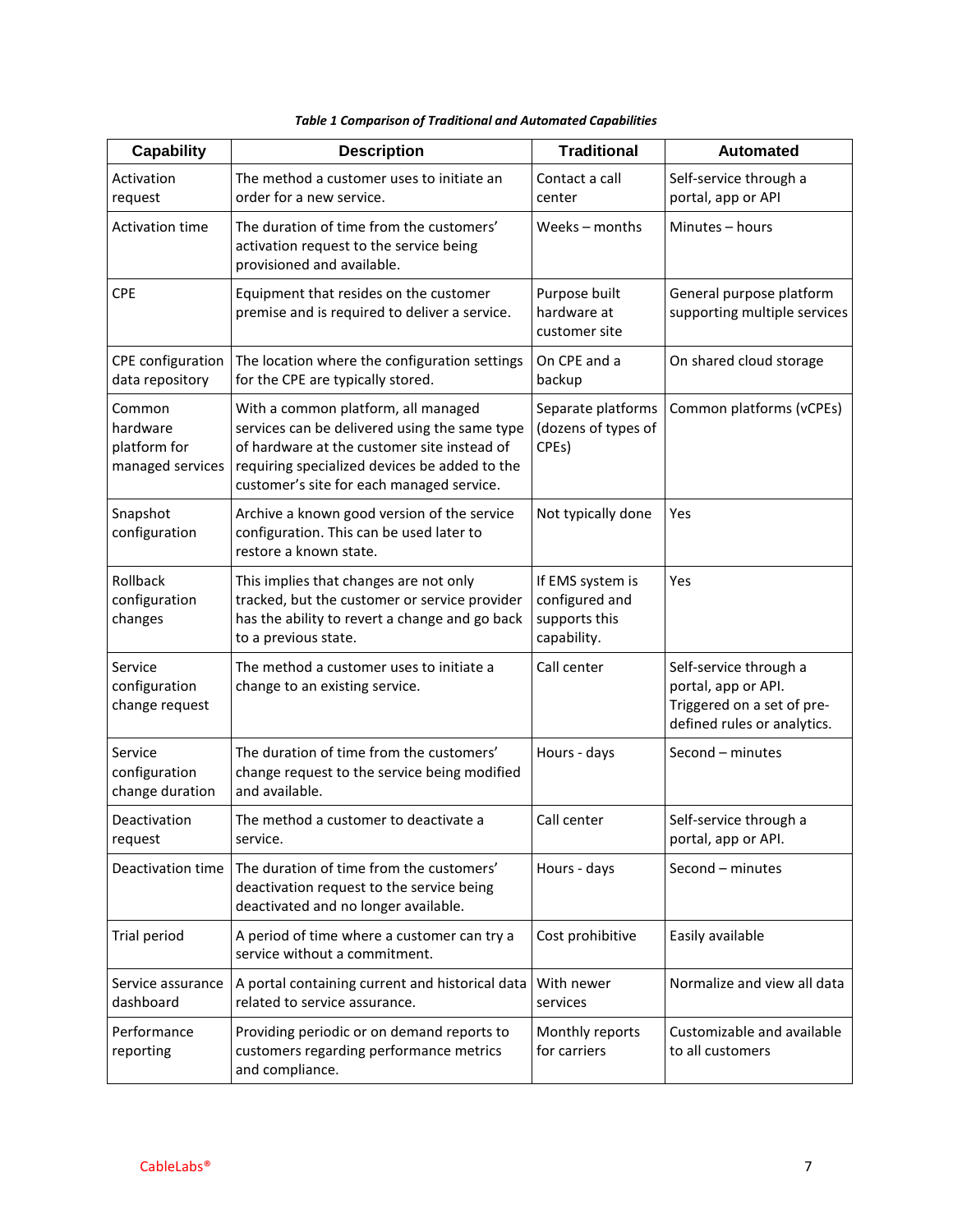| <b>Capability</b>                              | <b>Description</b>                                                                                                                                                                                                                                                                                          | <b>Traditional</b>                                                                     | <b>Automated</b>                                                                                                                    |
|------------------------------------------------|-------------------------------------------------------------------------------------------------------------------------------------------------------------------------------------------------------------------------------------------------------------------------------------------------------------|----------------------------------------------------------------------------------------|-------------------------------------------------------------------------------------------------------------------------------------|
| Performance<br>alerting                        | Alerts, such as emails, letting customer<br>administrators know how services are<br>functioning.                                                                                                                                                                                                            | Only available with<br>newer services                                                  | Customizable and available<br>to all customers                                                                                      |
| Single front-end<br>for the platforms          | The ability for customers to manage all of<br>their services through a single front-end<br>portal with a consistent user experience.                                                                                                                                                                        | Multiple front-ends<br>(one per service)                                               | Single unified front-end<br>portal                                                                                                  |
| New capability<br>rollout duration             | The duration of time for a service provider to<br>roll out a new service or feature to their<br>customers                                                                                                                                                                                                   | 9+ months                                                                              | Weeks                                                                                                                               |
| On Demand<br>services and IT<br>integration    | The ability for customers to integrate changes<br>from their service provider in existing IT<br>processes. For instance, increasing the<br>bandwidth of a MEF connection between two<br>sites while a backup is being performed and<br>restoration to original state once the backup<br>has been completed. | Not available<br>through open APIs                                                     | Seamless integration<br>through open APIs that can<br>be called from IT or other<br>applications                                    |
| <b>Exposed security</b><br>surfaces            | The number of components that are exposed<br>to a malicious security attack. The more<br>exposed surfaces the greater the exposed<br>security surface area.                                                                                                                                                 | Well known and<br>relatively hardened<br>platforms                                     | Additional risk with more<br>components. New methods<br>and skills sets required                                                    |
| Ability to roll out<br>security patches        | Ability to address security vulnerabilities once<br>they have been identified.                                                                                                                                                                                                                              | Difficult for<br>firmware updates<br>and require longer<br>test cycles                 | Quickly roll out security<br>patches over virtual<br>infrastructure                                                                 |
| Risk of downtime<br>due to software<br>defect  | Risk of a software defect impacting several<br>customers and services.                                                                                                                                                                                                                                      | Lower risk with few<br>software<br>components                                          | Increased risk with more<br>software components<br>shared across several<br>services                                                |
| Risk of downtime<br>due to hardware<br>failure | Downtime caused by one or more hardware<br>failures.                                                                                                                                                                                                                                                        | Multiple devices in<br>series will increase<br>the failure rate at<br>customer premise | Ability to move workloads<br>across multiple hardware<br>devices for redundancy<br>while reducing the number<br>of physical devices |

### Service Definitions

This section provides details of six network-centric services that are currently offered by MSOs or telecommunications service providers with brief descriptions and a high level set of capabilities. These are used to illustrate services that could be automated through the use of virtualization, and are summarized in [Table 2.](#page-8-0)

The columns in [Table 2](#page-8-0) provide the following types of information:

- "Service" The short name for the service being evaluated in the given row.
- "Description" The more detailed description of the service being evaluated.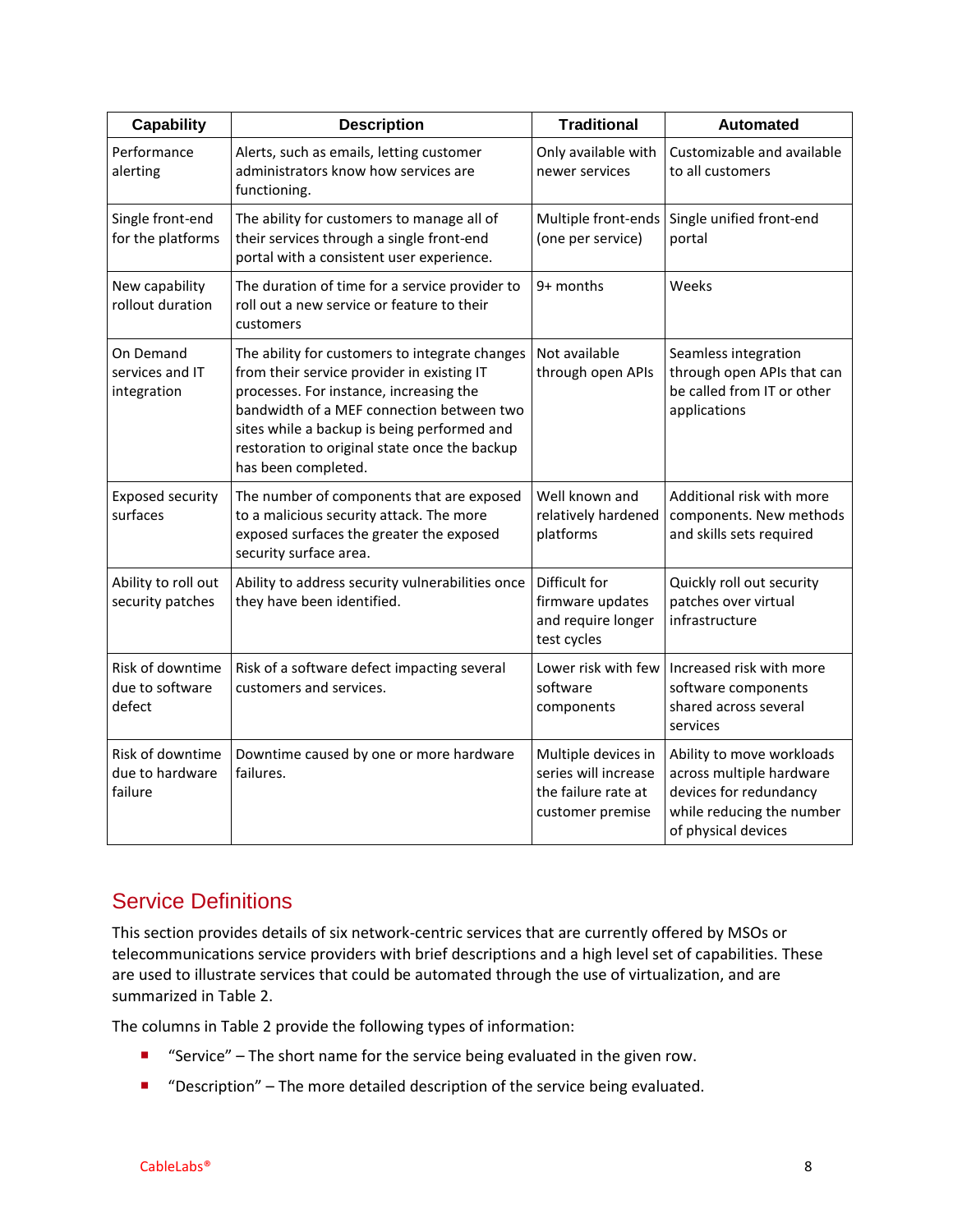- "CPE" Indicates if a CPE is traditionally required to deliver the service.
	- "Yes" indicates that a service traditionally requires a CPE.
	- "No" indicates that the service traditionally does not require a CPE.
	- "Maybe" indicates that depending on the specific type of service, a CPE may or may not be required.
- "OTT" Indicates if the service can be provided Over The Top (OTT) meaning there is potentially competition from vendors that do not own the network connection.
- "Market size (Billion) / year" The projected global market size of the service in billions of US dollars followed by the year that the market is projected to reach the given size. The footnote indicates the source of the projection. These are useful for general sizing and relative scale of the opportunities but are not indicators of the actual market size that is addressable by MSOs.

<span id="page-8-0"></span>

| <b>Service</b>                     | <b>Description</b>                                                                         | <b>CPE</b> | <b>OTT</b> | <b>Market size</b><br>(Billion) / year |
|------------------------------------|--------------------------------------------------------------------------------------------|------------|------------|----------------------------------------|
| Ethernet and IP<br><b>MPLS VPN</b> | Layer 2 & Layer 3 VPNs with bandwidth<br>guarantees                                        | Yes        | No.        | \$81 / 2018 <sup>4</sup>               |
| SD-WAN                             | Software Defined Wide Area Network - A layer 3<br>network over multiple underlay networks. | <b>Yes</b> | <b>Yes</b> | $$12.5 / 2020^5$                       |
| Security services                  | Any managed services dedicated to security. (i.e.,<br>firewall, DDoS mitigation)           | Maybe      | <b>Yes</b> | $$29.9 / 2020^6$                       |
| Bandwidth on<br>demand             | On demand adjustments to customer's available<br>bandwidth                                 | No.        | No.        | Not available                          |
| Cloud-managed<br>wireless LAN      | The remote management of the customer's<br>wireless network                                | <b>Yes</b> | Yes.       | $$2.5 / 2018$ <sup>7</sup>             |
| <b>Managed Router</b>              | Management of the customer's local network and<br>core network services                    | Yes        | Yes.       | Not available                          |

#### *Table 2 Service Overview*

l

<span id="page-8-2"></span><span id="page-8-1"></span>

<span id="page-8-3"></span>

<sup>&</sup>lt;sup>4</sup> Infonetics Research Ethernet and IP MPLS VPN Services (September 15, 2015)<br>
<sup>5</sup> <http://www.lightreading.com/carrier-sdn/transport-sdn/verizon-taps-viptela-to-beef-up-sd-wans/d/d-id/721152> IDC<br>
<sup>6</sup> https://www.alliedmar

<span id="page-8-4"></span> $\frac{1}{7}$ <http://mspmentor.net/managed-services/041214/idc-cloud-managed-wi-fi-market-hit-25b-2018>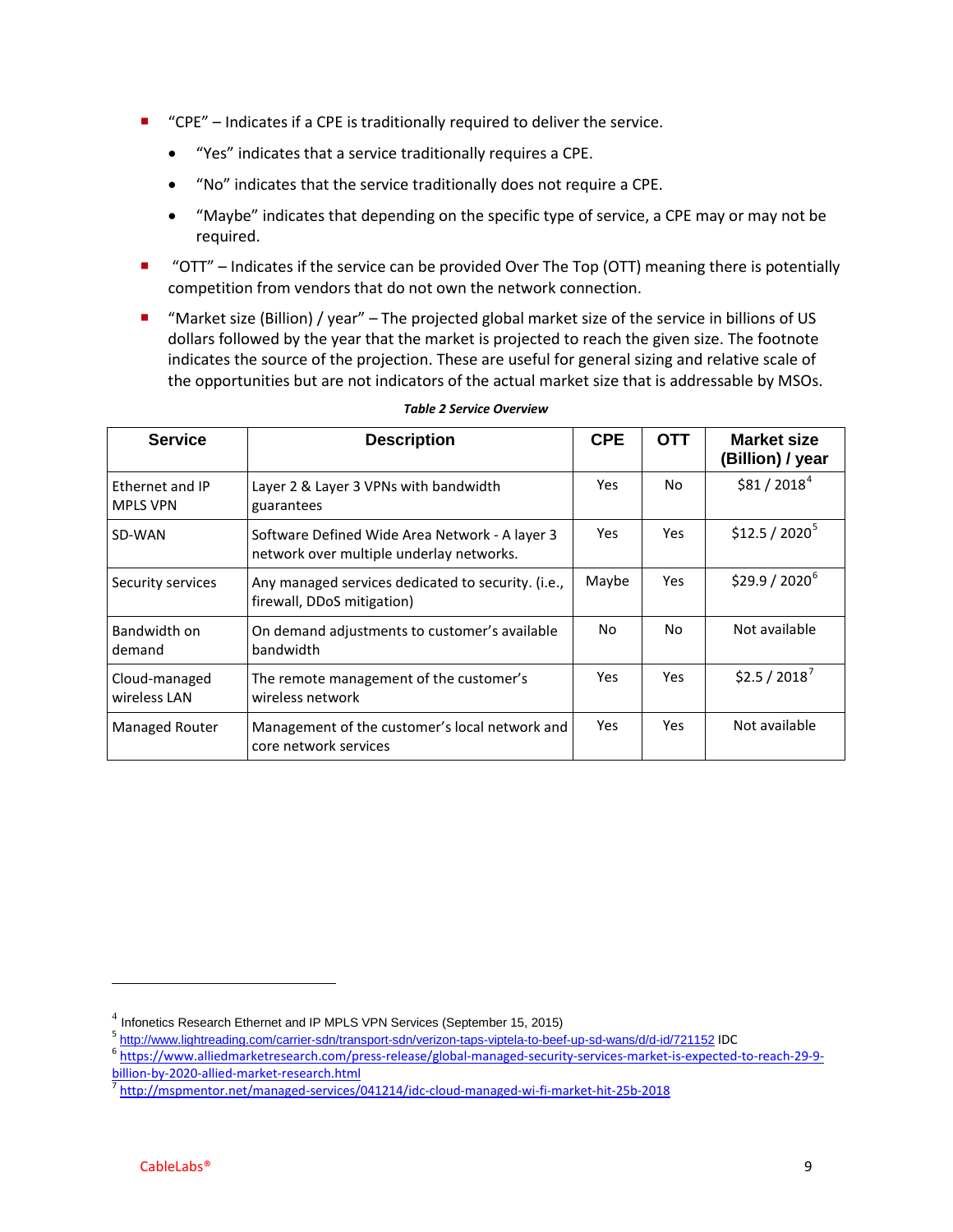#### Ethernet and IP MPLS VPN



*Figure 5 Ethernet and IP MPLS VPN*

Ethernet and IP MPLS VPN connections offer guaranteed bandwidth and the ability to prioritize network traffic. These are replacing more TDM and frame relay products. Simple cases are private lines between a customer site and the service provider's network. More complex solutions connect multiple sites, as shown above. Ethernet services provide layer 2 tunnels, while IP MPLS VPNs provide layer 3 tunneling.

Layer 2 VPNs enable the customer to manage their routing. Layer 3 solutions have routing that is managed by the service provider and require less management and expertise be performed by the customer.

Multiple CPEs are traditionally required at each site to manage the physical connection and service assurance. Since multi-site deployments often have locations outside of a service providers footprint, installing these physical deceives can be costly and time consuming. OTT providers are not able to offer a competing solution due to the dependency on the physical connection to the site.

Virtualizing this solution will eliminate the need for several CPEs. By eliminating CPEs and automating the network configuration, it will be possible to provision this solution in minutes instead of months and can allow for offerings of a much wider array of services levels, instead of the two or three that are typically available.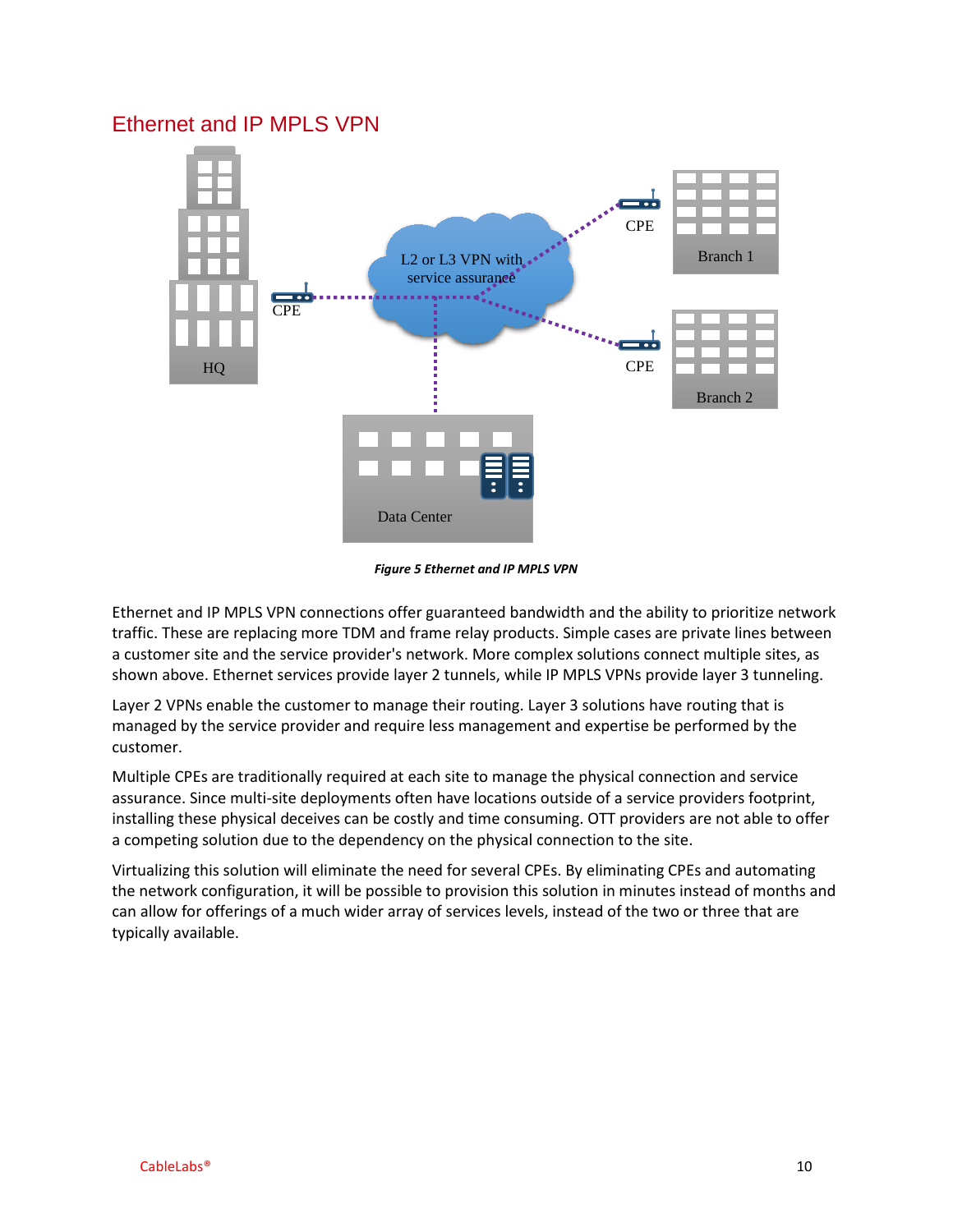#### SD-WAN



*Figure 6 SD-WAN*

Software Defined – Wide Area Networks (SD-WAN) services provide many of the same capabilities as IP MPLS VPNs over multiple underlying network types. This includes Ethernet and MPLS VPNs in addition to basic broadband connections. While the bandwidth is not be guaranteed over a basic broadband network, the SD-WAN controller is able to adapt to changing network conditions and prioritize network traffic based on the application needs. Broadband connections typically offer more average throughput than connections with guaranteed bandwidth. This can actually enable a better overall customer experience at a lower cost.

There is typically a central controller that aggregates performance data, authentication and prioritization to optimize the global network. The endpoints on customer sites can either be a dedicated CPE that sits between the customer's local network and the external network(s), or be virtualized with the functionality running on an existing device at the customer premise.

OTT competitors can offer this service since it is independent of the underlying network. Service providers can provide a differentiated solution by integrating this with the access network, assuring bandwidth and QoS, unifying the network management and reducing the number of CPEs needed to deliver the service. This is a way for MSOs to gain a foothold in Enterprise accounts that are dominated by telecommunications companies by supplementing their existing network for their IP-based traffic.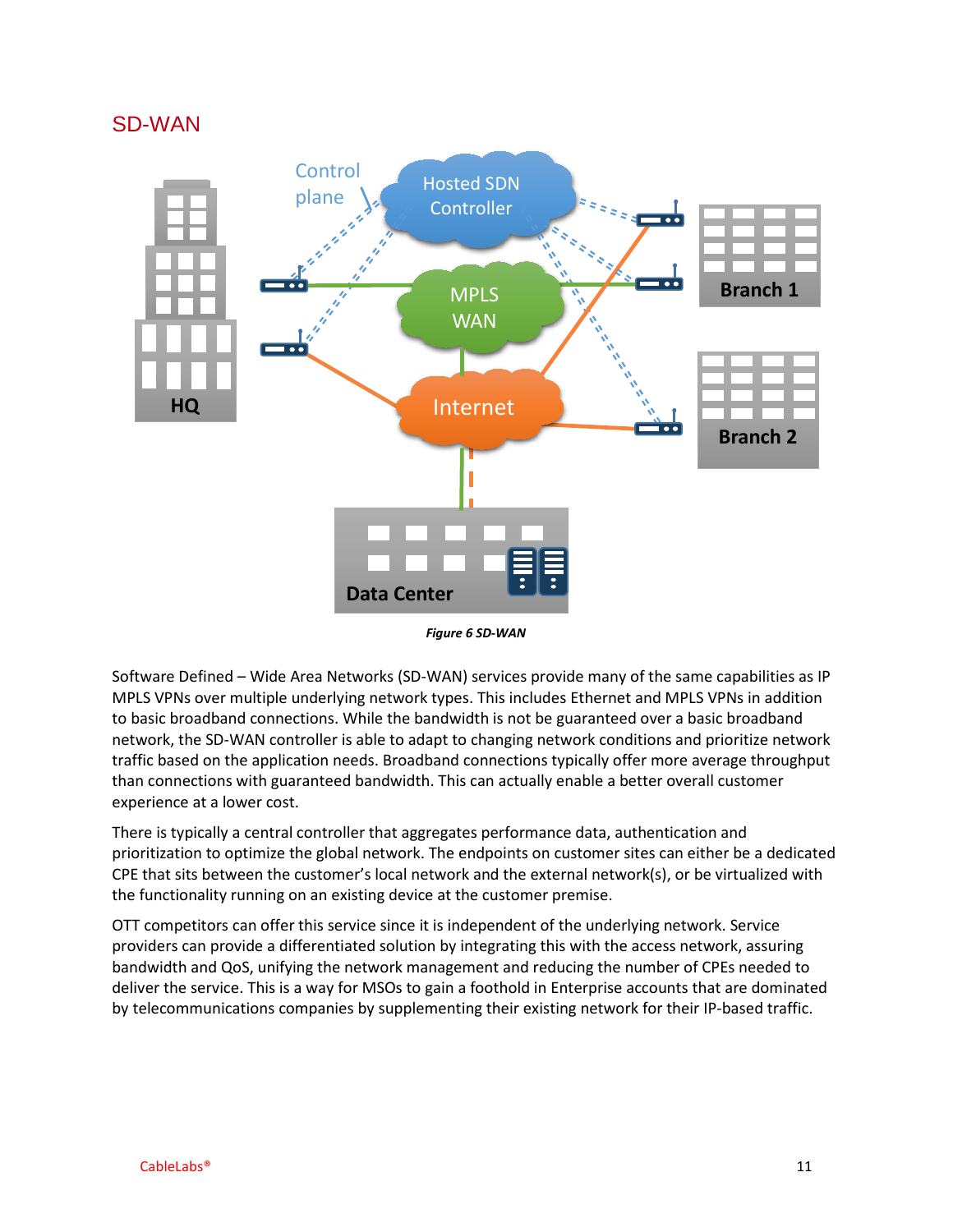#### Security Services



*Figure 7 Security Services*

Security covers a broad spectrum of services, including firewalls, DDoS mitigation, network isolation, access control, auditing, authentication, authorization and more. This is a growing market, both in terms of revenue and in breadth of offerings. Service providers can offer many of these security services by hosting them in their datacenter or the customer premise. Purpose-built physical devices that are provisioned on a per-customer basis are typically required either on the customer premise or hosted by the service provider, such as a firewall. Capabilities can also be bundled into a single device, such as a managed router. There are also broader varieties of services that can be fine-tuned to meet customer needs and multiple customer segments.

OTT offerings exist for security services. Service providers can offer a more compelling solution through virtualizing these capabilities in their network. Virtualization will reduce the number of both CPE and provider-hosted physical devices allowing for much faster deployment of services and provide the customers with fine-grained control. The IETF has formed the Interface to Network Security Functions [\(i2nsf\)](https://datatracker.ietf.org/wg/i2nsf) working group to define interfaces for customers to manage network security functions. These interfaces can help expedite customer adoption and ease the rollout of new services.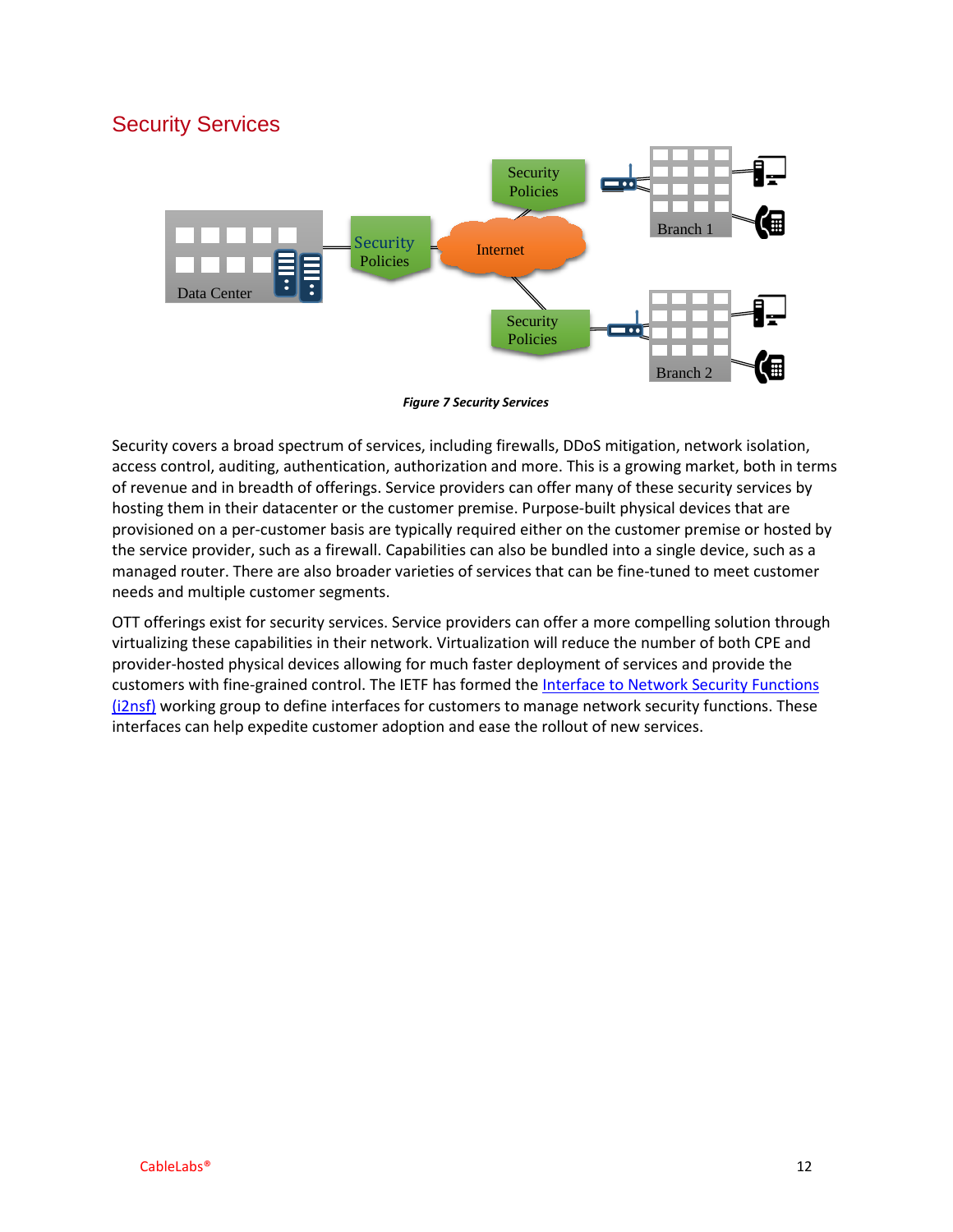### Bandwidth on Demand



*Figure 8 Bandwidth on Demand*

On demand adjustments to customer's available bandwidth based on customer requests, time of day or predefined conditions. This service does not require a vCPE and does not have competition from OTT services since it is a core attribute of the connection to the site.

The base service functionality is to increase network capacity as demand grows at the customer's site and can be tied with additional Ethernet connections or capacity needed to fulfill these requests, and more advanced services can enable flexing of capacity based on demand.

An even more sophisticated service is moving to a market-pricing model with capacity costs changes based on the overall network demand. This enables traffic, such as backups, that are less latency sensitive, to be scheduled during off-peak network periods for the provider.

OTT providers are not able to offer a competing solution as this capability lends itself more towards SDN and automation solutions than NFV. Virtualizing policy servers and enabling CPEs to update bandwidth allocations without requiring a restart can simplify the rollout and separate it from requiring firmware or hardware upgrades. OTT providers can offer a similar solution by managing the available bandwidth across multiple connections to a single customer site. The OTT service depends on at least one of the connections being based on variable pricing, such as mobile.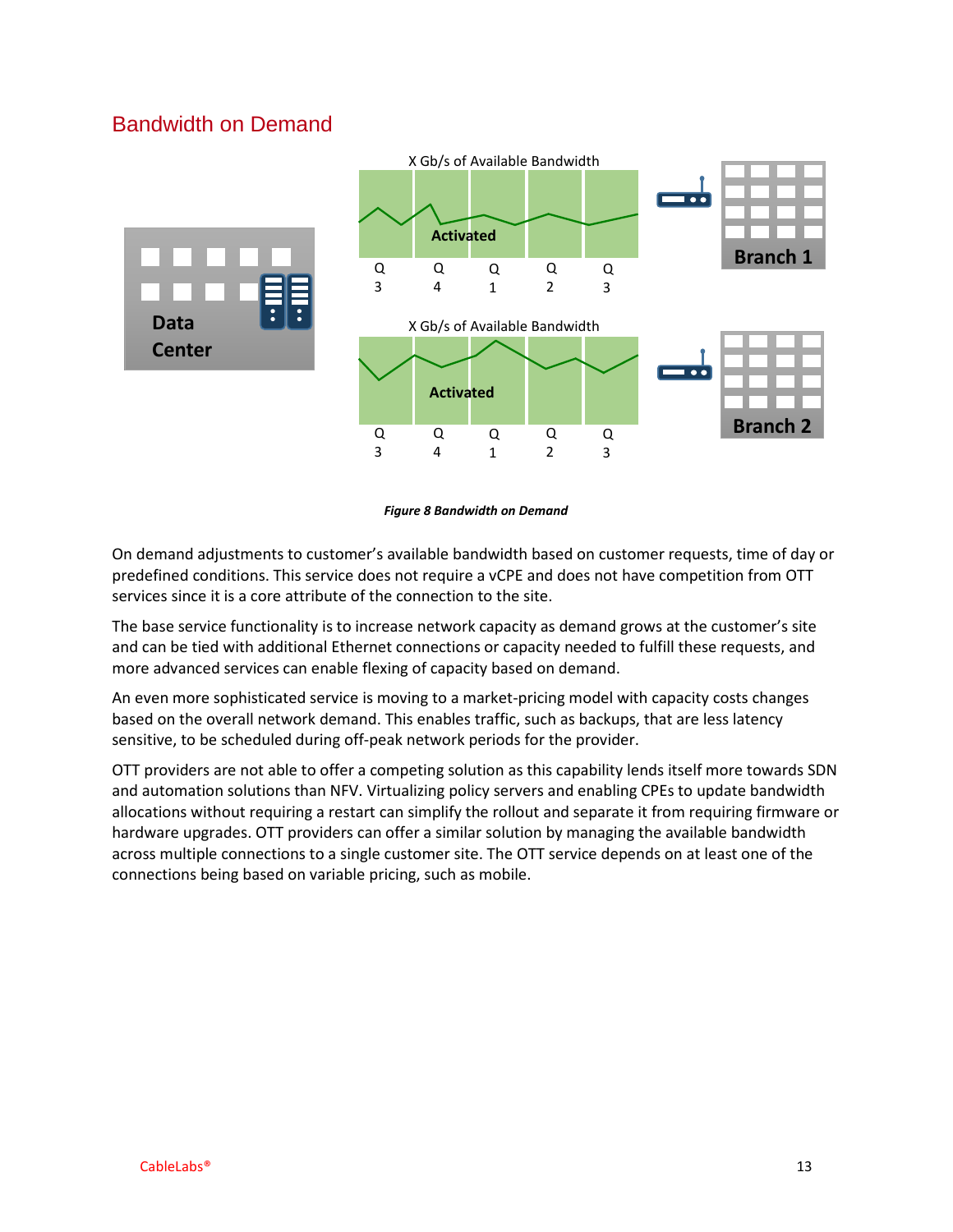#### Cloud-managed Wireless LAN



*Figure 9 Cloud-managed Wirelesses LAN*

The remote management of the customer's wireless network can administer networks across multiple locations via a unified portal; it provides providing management access with a single sign on solutions and simplifies the necessary management functions.

In multi-tenant structures where the service provider has multiple sites, such as office buildings, the service provider can optimize and share access points between multiple customers for an optimal experience, thus reducing resulting in a reduction of the noise caused by oversaturating a small area with too many independent access points.

OTT providers can deliver this managed service; however, many of these capabilities can be achieved through SDN and automation. NFV can still be used to distribute the location of the management functions and chaining together multiple services together would allow for a richer set of capabilities. Virtualizing this solution can decouple the need for physical access to devices to perform routine management, such as resetting SSID, network keys, and passwords as well as allowing for a broad set of other capabilities hosted by the service provider such as expanding this to manage multiple sites and eventually enabling device management outside of the customer's footprint.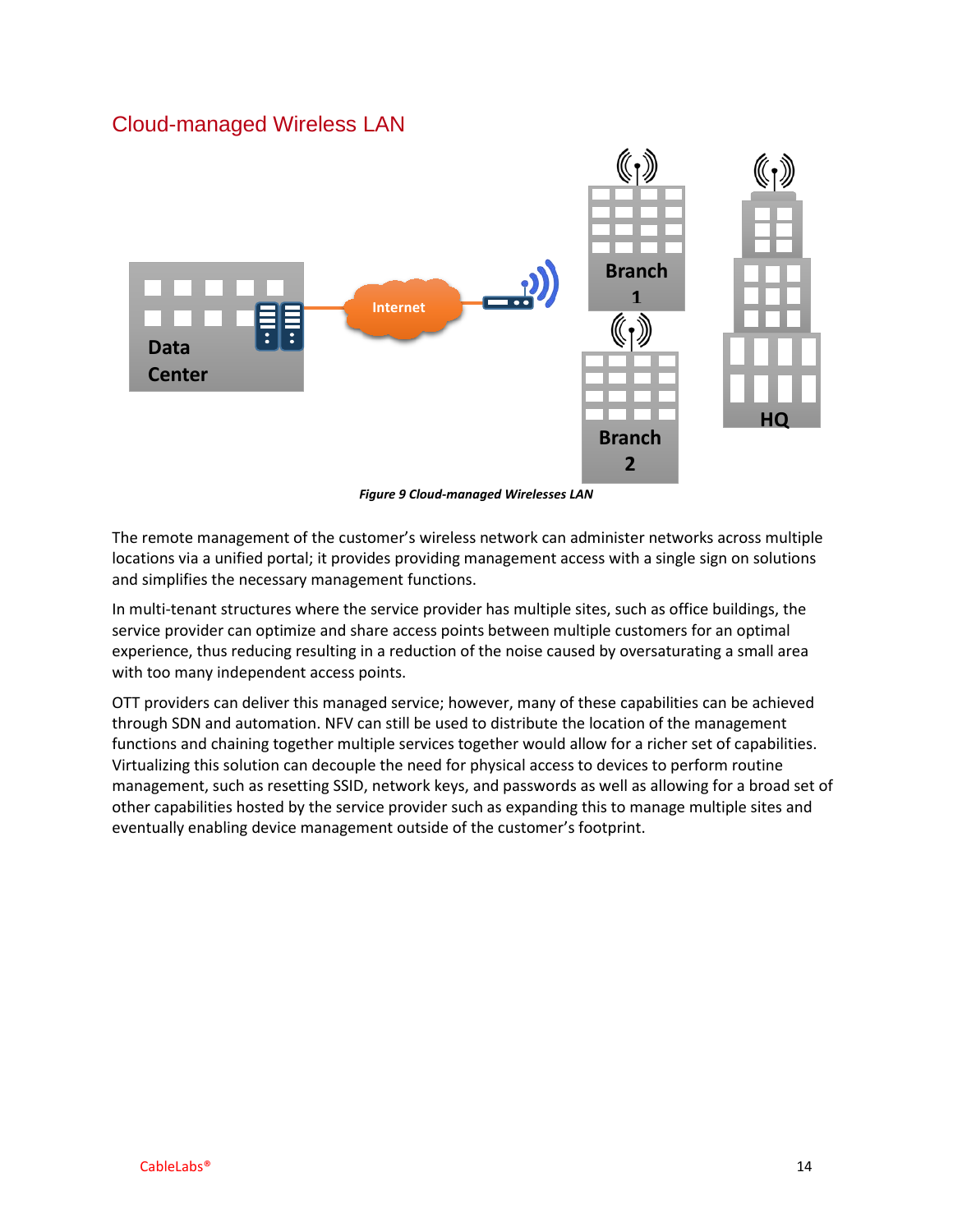#### Managed Router



*Figure 10 Managed Router*

The managed router service outsources the management of the customer's local network and core network services. This service can be very broadly defined as capabilities vary greatly between vendors, service providers, and tiers of service.

Common capabilities include:

- **I** IP Address Management (IPAM)
- **DNS**
- **DHCP**
- CDN
- **Proxies**
- **Application optimization**
- **Print services**

OTT competitors can offer this service, but virtualizing this service can allow for a much faster deployment and the reduction of additional CPEs. Integrating this with SDN at the customer site could enable a Bring Your Own Device (BYOD) capability and allow for deeper management of the customer's site.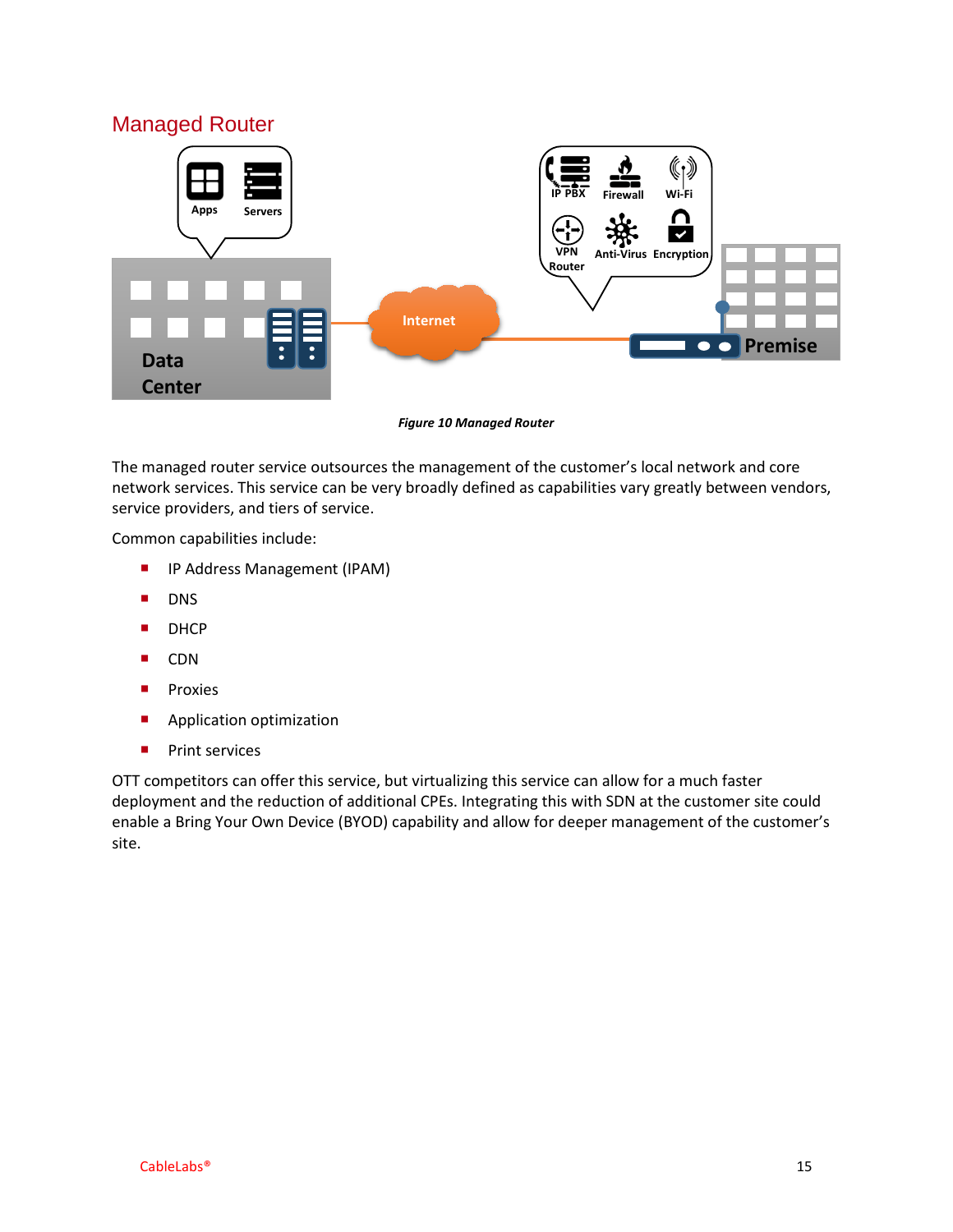## **Conclusion**

Automation combined with network virtualization will dramatically improve business customers' experience by adding capabilities, reducing wait times, and expanding the scope of managed services at their disposal. Automation without virtualization can yield some of these benefits; however without virtualization and the ability to run multiple workloads on general-purpose hardware, several of largest time savings and flexibility gains will not be possible. A failure on a service provider not implementing these solutions could remove them from consideration for many managed services.

Increased competition of OTT providers for many managed network services can lead to missing opportunities if MSOs cannot compete with customer satisfaction and capabilities offered by these other providers. The increased bandwidth brought by SD-WAN solutions could be an alternative for some customers to Ethernet and MPLS IP VPN solutions, reducing the likelihood that which could relegate MSOs are merely supplying a network connection.

These challenges also open new opportunities for MSOs to differentiate their service beyond connectivity and into large, managed services markets where they are currently have little or no market share. SD-WAN solutions and the additional bandwidth they bring can provide MSOs with an opportunity to co-exist in Enterprise accounts where they are not the incumbents.

Automation and flexibility in addition to cost and operations considerations when rolling out virtualization across the MSOs networks are crucial to continuing growth in the managed services space for business customers.